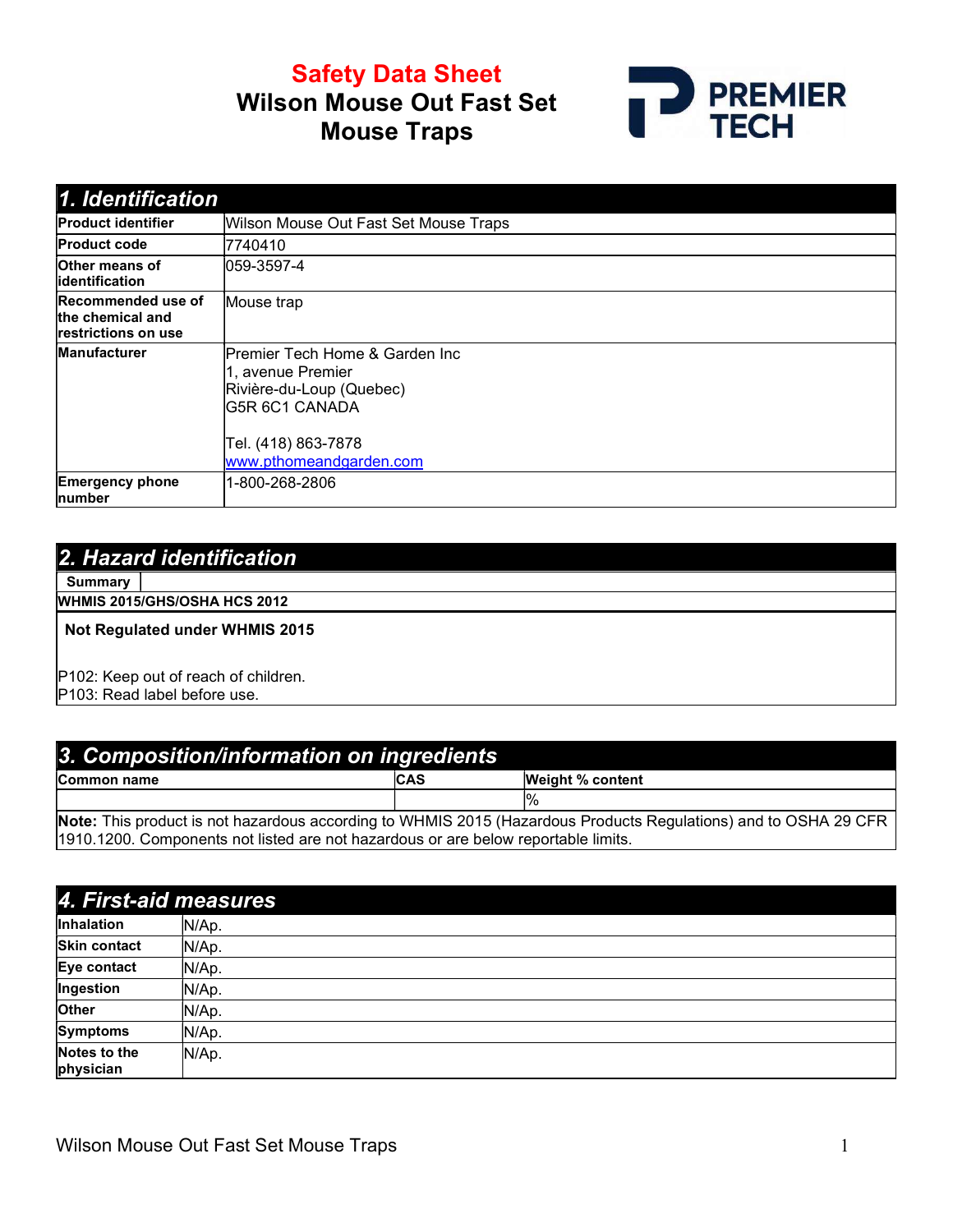#### 5. Fire-fighting measures Suitable extinguishing media Use an extinguishing agent appropriate for the surrounding fire. Specific hazards arising N/Ap. from the chemical Special protective equipment Firefighters must wear self contained breathing apparatus with full face mask. Special protective actions for fire-fighters No additional information.

### 6. Accidental release measures

| Personal precautions,<br>protective equipment<br>and emergency<br>procedures | N/Ap.                                   |
|------------------------------------------------------------------------------|-----------------------------------------|
| Environmental<br>precautions                                                 | No immediate danger to the environment. |
| <b>Methods and materials</b><br>for containment and<br>cleaning up           | N/Ap.                                   |

| 7. Handling and storage                                                           |        |
|-----------------------------------------------------------------------------------|--------|
| <b>Precautions for safe</b><br>handling                                           | IN/Ap. |
| <b>Conditions for safe</b><br>storage, including any<br><i>lincompatibilities</i> | N/Ap.  |
| Storage temperature                                                               | N/Ap.  |

| Immediately Dangerous  No IDLH value is reported.                           |  |  |
|-----------------------------------------------------------------------------|--|--|
|                                                                             |  |  |
| Appropriate engineering There is no control parameter set for this product. |  |  |
| Individual protection measures                                              |  |  |
|                                                                             |  |  |
| Not required in normal use.                                                 |  |  |
|                                                                             |  |  |
|                                                                             |  |  |
| Not required in normal use.                                                 |  |  |
|                                                                             |  |  |

| 9. Physical and chemical properties |        |                                     |       |
|-------------------------------------|--------|-------------------------------------|-------|
| <b>Physical state</b>               | Solid  | Flammability                        | N/Ap. |
| <b>Colour</b>                       | lBlack | <b>Flammability limits</b>          | N/Ap. |
| <b>Odour</b>                        | IN/Av. | <b>Flash point</b>                  | N/Ap. |
| <b>Odour threshold</b>              | N/Av.  | <b>Auto-ignition</b><br>temperature | N/Av. |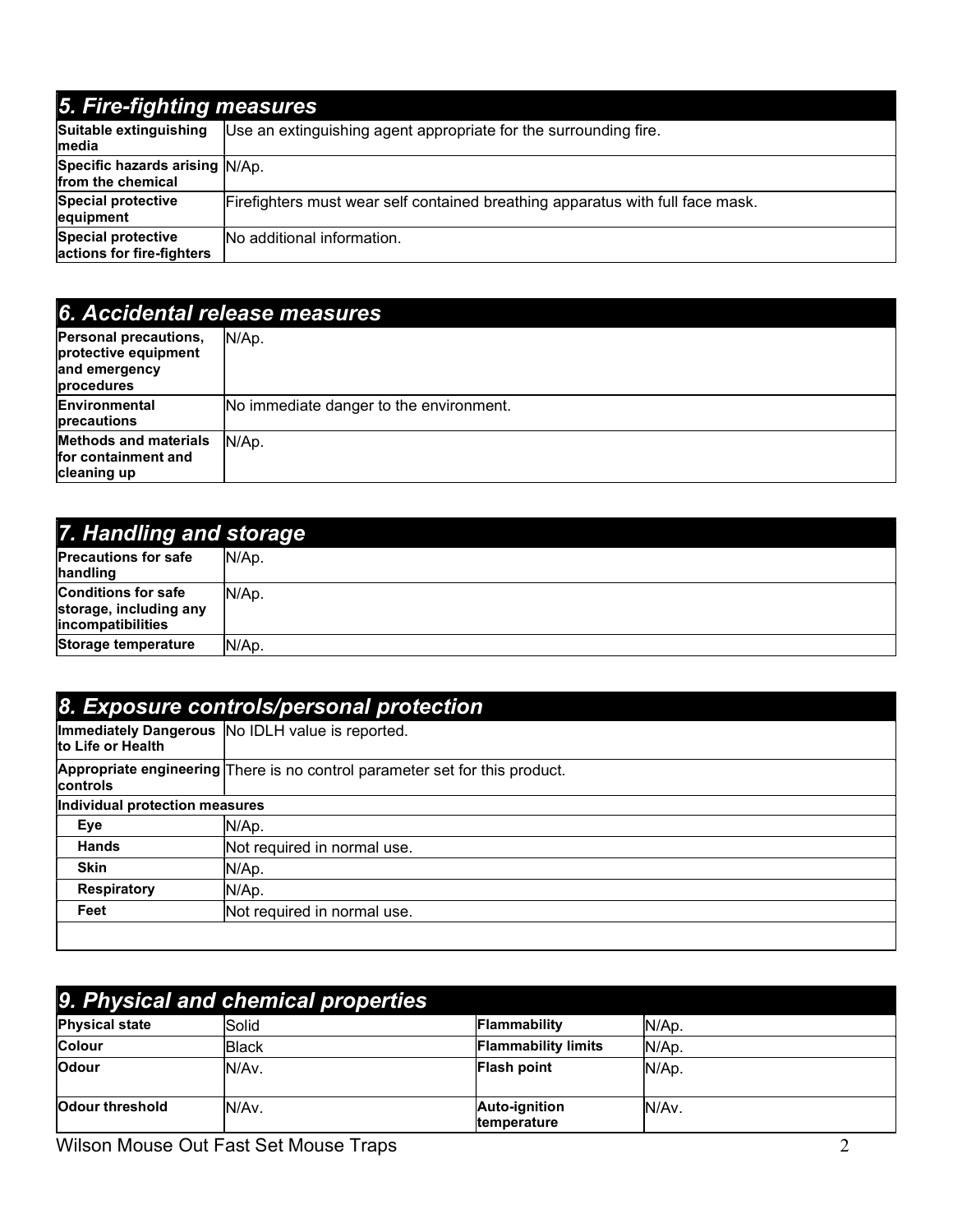| pH                          | lUnd.                                         | <b>Sensibility to</b><br>electrostatic charges   | IN.Av.               |
|-----------------------------|-----------------------------------------------|--------------------------------------------------|----------------------|
| <b>Melting point</b>        | IN/Av.                                        | Sensibility to sparks<br>and/or friction         | lNo                  |
| <b>Freezing point</b>       | N/Av.                                         | Vapour density                                   | $N/Av.$ (Air = 1)    |
| <b>Boiling point</b>        | N/Av.                                         | <b>Relative density</b>                          | $N/Av.$ (Water = 1)  |
| <b>Solubility</b>           | lN/Av.                                        | <b>Partition coefficient</b><br>In-octanol/water | IN/Av.               |
| <b>Evaporation rate</b>     | N/Ap.                                         | Decomposition<br>temperature                     | IN/Av.               |
| Vapour pressure             | lN/Av.                                        | <b>Viscosity</b>                                 | N/Ap.                |
| <b>Percent Wt. Volatile</b> | N/Av.                                         | <b>Molecular mass</b>                            | N/Ap.                |
| $VOC$ ( $g/L$ )             | 0 g/L                                         | % Volume Volatile (VOC) 0%                       |                      |
| VOC (Ib/gal)                | $ 0 \t{b/gal}$                                | % Wt. Volatile (VOC)                             | 10%                  |
|                             | N/Av.: Not Available<br>N/Ap.: Not Applicable | Und.: Undetermined                               | N/E: Not Established |

| 10. Stability and reactivity                                   |                                              |  |
|----------------------------------------------------------------|----------------------------------------------|--|
| Reactivity                                                     | No reactivity expected.                      |  |
| <b>Chemical stability</b>                                      | Stable under recommended storage conditions. |  |
| Possibility of hazardous reactions (including polymerizations) | A dangerous reaction will not occur.         |  |
| <b>Conditions to avoid</b>                                     | N/Ap.                                        |  |
| Incompatible materials                                         | None reported.                               |  |
| <b>Hazardous decomposition products</b>                        | No decomposition product.                    |  |

|                                             | 11. Toxicological information                                   |        |
|---------------------------------------------|-----------------------------------------------------------------|--------|
| <b>Numerical</b><br>measures of<br>toxicity |                                                                 |        |
| Likely routes of<br>exposure                | N/Ap.                                                           |        |
| Delayed,<br>limmediate and                  | Eye contact                                                     | N/Ap.  |
| <b>Ichronic effects</b>                     | <b>Skin contact</b>                                             | N/Ap.  |
|                                             | <b>Inhalation</b>                                               | N/Ap   |
|                                             | Ingestion                                                       | N/Ap   |
|                                             | <b>Respiratory or skin</b><br>sensitization                     | $N/Ap$ |
|                                             | <b>IARC/NTP</b><br><b>Classification</b>                        | N/Ap.  |
|                                             | Carcinogenicity                                                 | N/Ap.  |
|                                             | <b>Mutagenicity</b>                                             | N/Ap.  |
|                                             | Reproductive<br>toxicity                                        | N/Ap.  |
|                                             | <b>Specific target</b><br>organ toxicity -<br>single exposure   | N/Ap.  |
|                                             | <b>Specific target</b><br>organ toxicity -<br>repeated exposure | N/Ap.  |
|                                             | Interactive effects No information available.                   |        |
|                                             | Other information No additional information.                    |        |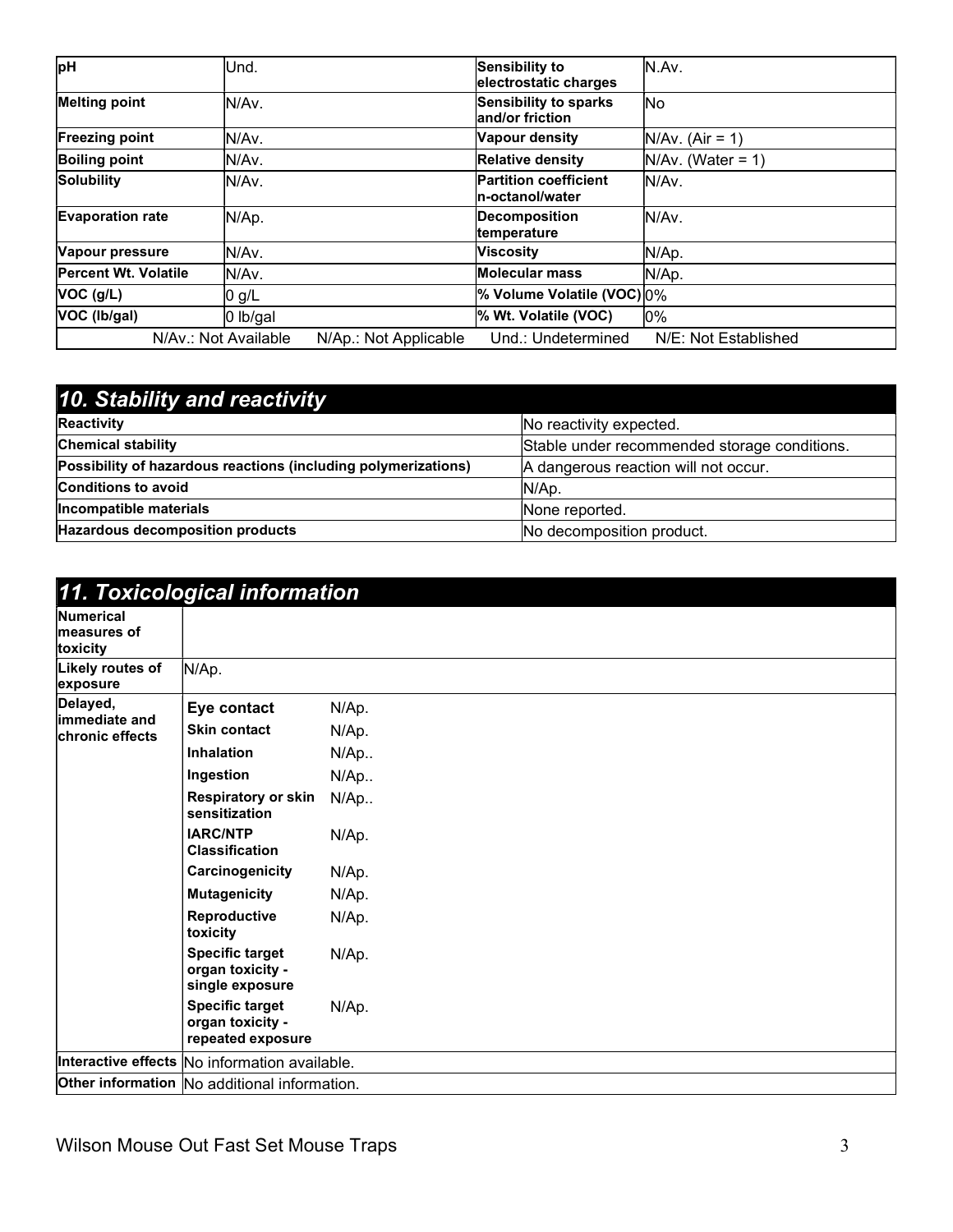#### 12. Ecological information

|                                        | TZ. LCOIOGICAI IIIIOHIIAUOH                     |
|----------------------------------------|-------------------------------------------------|
| Ecological<br><b>toxicity</b>          | N/Ap.                                           |
| Persistence                            | Not persistent in environment.                  |
| Degradability                          | No information available for this product.      |
| potential                              | Bioaccumulative No potential to bioaccumulate.  |
| <b>Mobility in soil</b>                | N/Ap.                                           |
| <b>Other adverse</b><br><b>effects</b> | This chemical does not deplete the ozone layer. |

## 13. Disposal considerations

**Container** 



Important! Prevent waste generation. Use in full. Empty containers can be treated (recycled) where there is a recovery program. Observe all federal, state/provincial and municipal regulations. If necessary consult the Department of Environment or the relevant authorities.

| <b>14. Transport information</b>                      |                                                                                                                                                                                                                                                                                                                                        |
|-------------------------------------------------------|----------------------------------------------------------------------------------------------------------------------------------------------------------------------------------------------------------------------------------------------------------------------------------------------------------------------------------------|
| UN Number                                             | UN N/A                                                                                                                                                                                                                                                                                                                                 |
| <b>UN Proper Shipping</b><br><b>Name</b>              | Not regulated by TDG (Canada) and 49 CFR DOT (USA).                                                                                                                                                                                                                                                                                    |
| <b>Environmental hazards</b>                          | This material does not contain marine pollutant.                                                                                                                                                                                                                                                                                       |
| Special precautions for<br>luser                      | lNo information available.                                                                                                                                                                                                                                                                                                             |
|                                                       | TDG - Transportation of Dangerous Goods (Canada & US DOT)                                                                                                                                                                                                                                                                              |
| <b>Transport hazard</b><br>class(es)                  | Not regulated                                                                                                                                                                                                                                                                                                                          |
| <b>Packing group</b>                                  | Not regulated                                                                                                                                                                                                                                                                                                                          |
| 2020 Emergency<br><b>Response Guidebook</b>           |                                                                                                                                                                                                                                                                                                                                        |
| <b>IMO/IMDG - International Maritime Transport</b>    |                                                                                                                                                                                                                                                                                                                                        |
| <b>Classification</b>                                 | Not regulated                                                                                                                                                                                                                                                                                                                          |
| <b>IATA - International Air Transport Association</b> |                                                                                                                                                                                                                                                                                                                                        |
| <b>Classification</b>                                 | Not regulated                                                                                                                                                                                                                                                                                                                          |
| the application of it.                                | These transportation classifications are provided as a customer service. As the shipper YOU remain responsible for complying with all applicable laws and<br>regulations, including proper transportation classification and packaging. In addition, if a domestic exemption exists, it is the responsibility of the shipper to define |

the application of it.

| 15. Regulatory information |  |
|----------------------------|--|
| <b>Other regulations</b>   |  |
|                            |  |